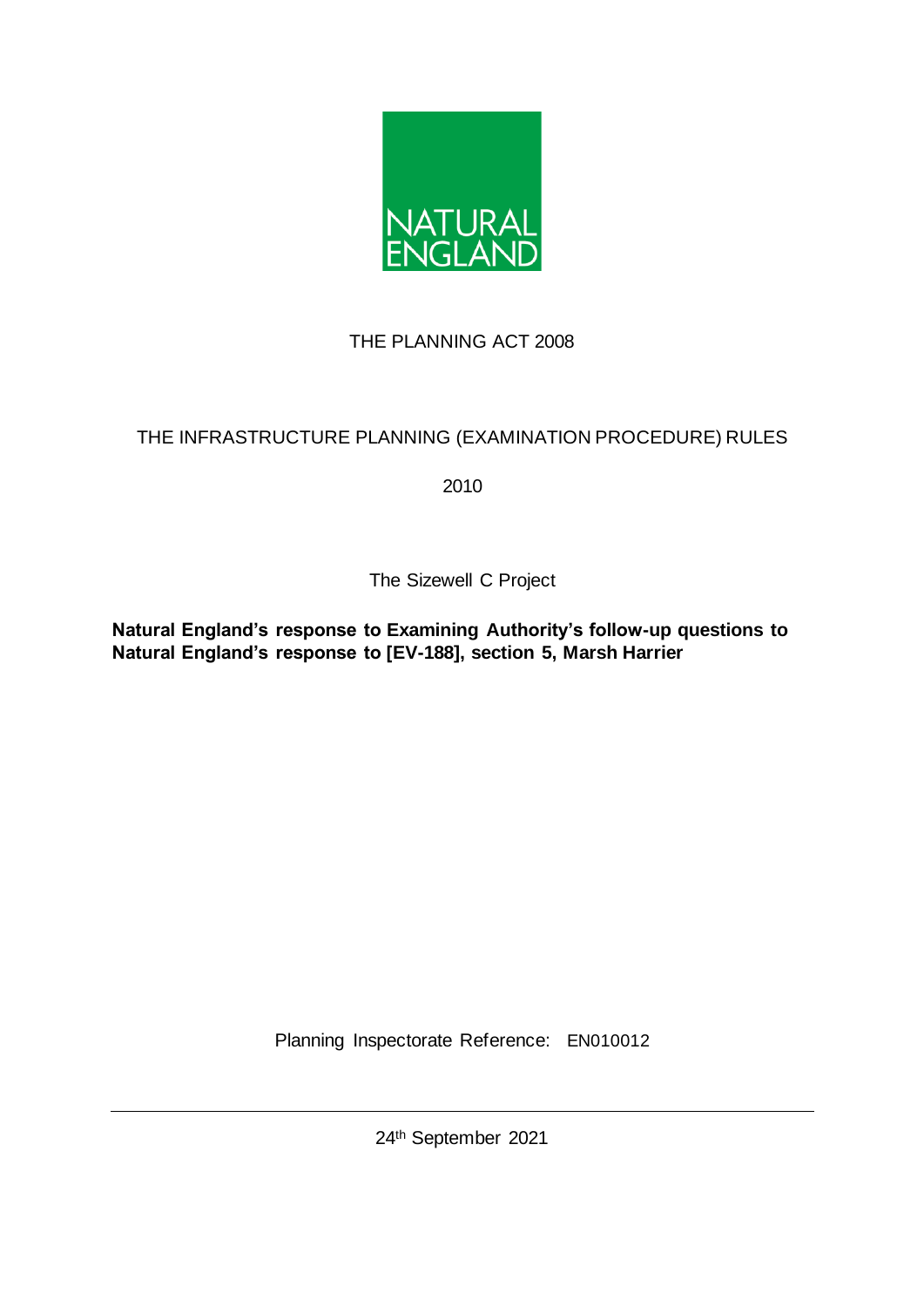## **ANNEX D**

## **EXAMINING AUTHORITY'S FOLLOW-UP QUESTIONS TO NATURAL ENGLAND'S RESPONSE TO [EV-188], SECTION 5, MARSH HARRIER**

#### **For response at Deadline 8, 24 September 2021**

### *Examining Authority's question*

**1) Para 5.8.6 of Natural England's response states "Until the final stages of the planning process and submission of revised marsh harrier plans in 2021, the Applicant's draft shadow HRA passed Stage II and excluded Adverse Effect on Site Integrity on the basis of terrestrial habitat being provided as mitigation". The ExA's understanding is that the Applicant agreed it could NOT demonstrate no adverse effect on integrity and so proceeded to consider alternatives and then IROPI, from which compensatory habitat at Abbey Farm and (if the Secretary of State requires it) Westleton flowed. Please will Natural England state which is the case, with crossreferences to the relevant documents and paragraphs.**

**In the same paragraph Natural England state that the Applicant claimed AEoI was excluded until "final stages of the planning process and submission of revised marsh harrier plans in 2021". Please clarify to which events and plans Natural England is referring. (Final stages of the planning process suggests closely before submission of the DCO application whereas revised plans in 2021 is obviously later.)**

#### *Natural England's response*

- 1.1 Natural England has been engaged in advising the Applicant on the proposed development since the pre-application stage which started in 2012. Until 2019, the Applicant continued to describe habitat creation for displaced marsh harriers as HRA mitigation - necessary to exclude adverse effect on site integrity. This definition narrowed the area of search, within which the Applicant could only find a site suitable for creating experimental terrestrial (i.e. non-wetland) habitat. Despite Natural England's advice, the Applicant would not consider a Stage III & IV HRA to allow a wider search, to find a location with suitable hydrological conditions to create optimal wetland habitat.
- 1.2 Since the Development Consent Order (DCO) application was submitted in May 2020 and the Examination Authority has been sighted on the proposals in this regard, habitat creation for displaced marsh harriers has been described by the Applicant as compensation. Consequently, the geographic area of search for habitat creation is no longer tightly constrained (the relevant Habitats Regulations test is the coherence of the network). Despite this revision to the Applicant's previous approach, which was maintained over several years pre-application, the Applicant has not explored options to create optimal wetland habitat across a wider area that the removal of this constraint now allows.

#### *Examining Authority's question*

**2) At para 5.8.8 Natural England point out: "Finally, at Issue Specific Hearing 10 Session 4 on 27 August, Natural England was made aware of evidence provided by Roger Buisson (Associate Director at BSG Ecology) in relation to**